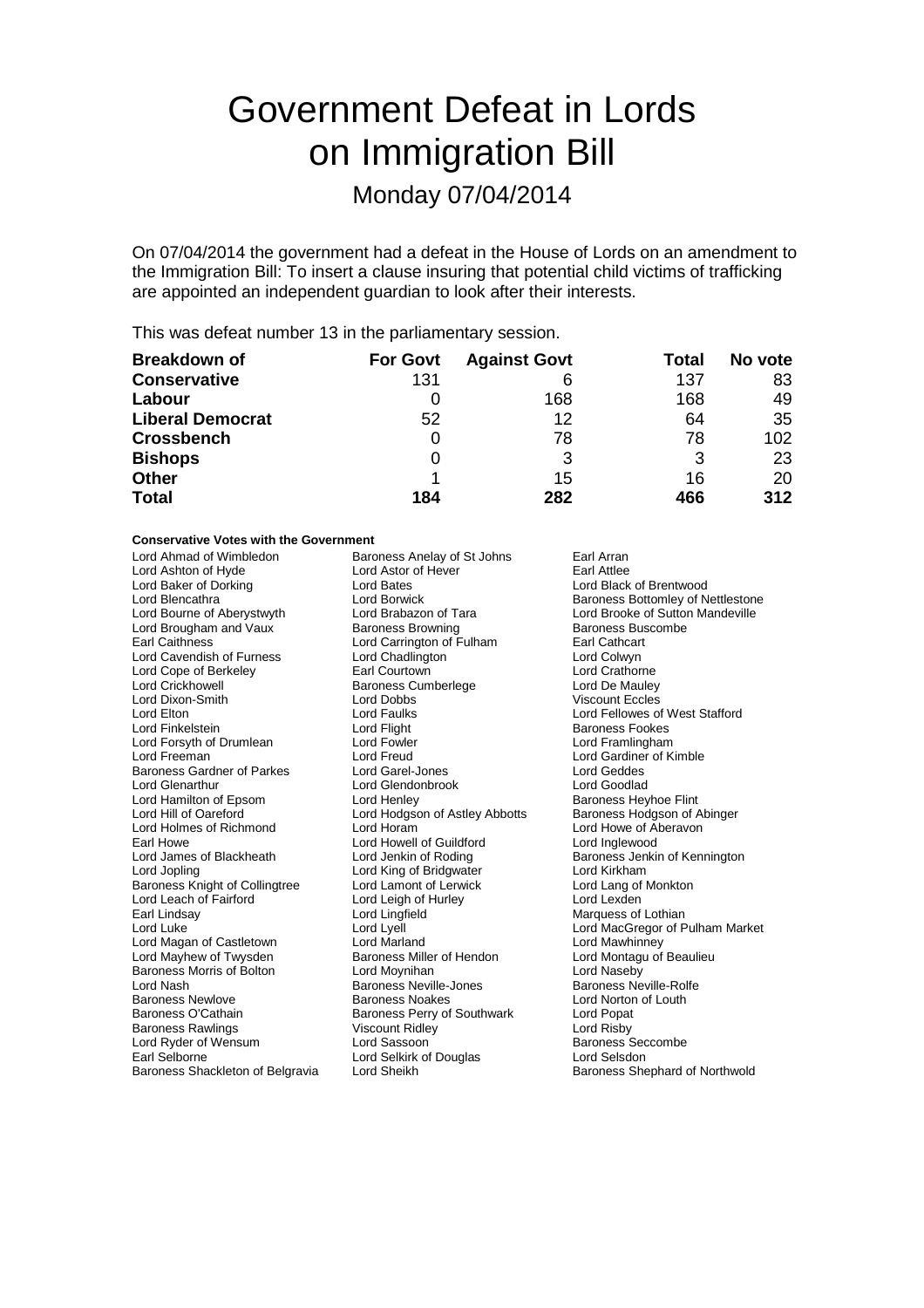Lord Sherbourne of Didsbury Lord Skelmersdale **Lord Sherbourne Schemers Cord Stelmers** Lord Strathclyde Baroness Stowell of Beeston Lord Strathclyde Lord Taylor of Holbeach Lord Tebbit<br>
Lord Trimble Cord Tugendhat Lord Trimble Lord Tugendhat Corporation Corporation Corporation Corporation Corporation Corporation Corporation<br>
Lord Wade of Choriton Corporation Lord Wakeham Baroness Verma Lord Wade of Chorlton Lord Wakeham Baroness Warsi **Baroness Wheatcroft**<br>Baroness Williams of Trafford **Baroness Wheatcroft** 

Baroness Stowell of Beeston Lord Strathclyd<br>
Lord Tebbit Lord Trefaarne Viscount Younger of Leckie

### **Conservative Votes against the Government**

Baroness James of Holland Park

#### **Labour Votes with the Government**

#### **Labour Votes against the Government**<br>Baroness Adams of Craigielea **Lord Adonis**

Baroness Blood Control Lord Boateng<br>
Lord Bradley Control Lord Bragg Lord Brookman Lord Campbell-Savours<br>
Lord Christopher Lord Clark of Windermere Lord Gavron **Carolic Communist Constructs Baroness Gibson of Market Rasen**<br>
Baroness Golding<br> **Baroness Golding** Lord Graham of Edmonton Lord Grantchester<br>
Lord Grocott Corp Viscount Hanworth Lord Haworth **Baroness Hayter of Kentish Town**<br>Baroness Henig **Barones Hollick** Lord Hollick Lord Hoyle<br>
Lord Hunt of Kings Heath Lord Irvine of Lairg<br>
Lord Irvine of Lairg Baroness Kennedy of The Shaws Baroness Kennedy<br>Baroness King of Bow Baroness Kingsmill Lord McFall of Alcluith Baroness McIntosh of Hudnall<br>
Lord Mitchell<br>
Lord Monks Baroness Nye **Lord O'Neill of Clackmannan**<br>
Lord Patel of Bradford **Lord Pendry** Baroness Rendell of Babergh Lord Richard<br>Lord Rooker Lord Rosser Baroness Royall of Blaisdon Lord Sawyer<br>
Baroness Sherlock **Carolina Contact Contact Simon** Lord Temple-Morris

Baroness Adams of Craigielea Lord Adonis<br>
Baroness Armstrong of Hill Top Lord Bach Cord Bach Lord Bassam of Brighton Baroness Armstrong of Hill Top Lord Bach Lord Bach Lord Bassam of Brighton Lord Bassam of Brighton Baroness Blackstone Lord Bhattacharyya **Baroness Billingham** Baroness Baroness Billingham Baroness B<br>Baroness Blood **Baroness Baroness Baroness Blood** Lord Bradley **Lord Bragg Lord Bragg Lord Brooke of Alverthorpe**<br>
Lord Brookman **Cord Campbell-Savours** Client Chandos Lord Christopher **Lord Clark of Windermere** Lord Clarke of Hampstead<br>
Lord Clinton-Davis **Columbus** Baroness Cohen of Pimlico Lord Collins of Highbury Lord Clinton-Davis **Baroness Cohen of Pimlico** Lord Collins of Highbury<br>Baroness Corston **Lord Cunningham of Felling** Lord Davies of Oldham Baroness Corston **Lord Cunningham of Felling** Lord Davies<br>
Lord Davies of Stamford **Connect Baroness Dean of Thornton-le-Fylde** Lord Desai Baroness Dean of Thornton-le-Fylde Lord Desai<br>Lord Donoughue Baroness Drake Baroness Donaghy **Lord Donoughue Communist Concernsive Baroness Concernsive Baroness Lord District Communist Communist Communist Communist Communist Communist Communist Communist Communist Communist Communist Communist Com** Lord Drayson **Lord Dubs** Lord Dubs<br>
Lord Evans of Temple Guiting Lord Evans of Watford Lord Exame Lord Falconer of Thoroton Lord Evans of Temple Guiting Lord Evans of Watford Lord Exans Lord Falconer c<br>Baroness Farrington of Ribbleton Lord Foster of Bishop Auckland Baroness Gale Baroness Farrington of Ribbleton Lord Foster of Bishop Auckland Baroness Gale<br>Lord Gayron Baroness Gibson of Market Rasen Lord Giddens Baroness Golding<br>
Lord Grantchester
Lord Griffiths of Burry Port Lord Grocott Christianus Christianus (Christianus Viscount Hanworth Lord Harris of Haringey<br>
Lord Harrison Lord Harrison Lord Harrison Lord Harrison Lord Harrison Lord Harrison **Lord Hart of Chilton** Lord Haskel<br>Lord Haworth **Communist Communist Communist Communist Communist Communist Communist Communist Communist Communist** Baroness Henig Lord Hollick Lord Hollick Baroness Hollis of Heigham<br>
Lord Howarth of Newport Baroness Howells of St Davids Lord Howie of Troon Lord Howarth of Newport Baroness Howells of St Davids<br>
Lord Howle of Troon<br>
Lord Howle Chesterton<br>
Lord Howle Chesterton Lord Hunt of Kings Heath Lord Irvine of Lairg Baroness Jay of Paddington<br>Lord Joffe Cord Jones Lord Jones Baroness Jones of Whitchure Lord Joffe Lord Jones Lord Jones Baroness Jones of Whitchurch<br>
Lord Jord Jord Jord Jord Jord Jord Jord Hord Kennedy of Southwark Lord Judd<br>
Baroness Kennedy of Cradley<br>
Lord Kestenbaum Baroness King of Bow Baroness Kingsmill Baroness Kinnock of Holyhead<br>
Baroness Kinnock Core Baroness Kingsmill Baroness Kinnock of Weymouth Lord Kirkhill Lord Knight of Weymouth<br>
Lord Lea of Crondall Lord Leitch Baroness Lawrence of Clarendon Lord Lea of Crondall Lord Leitch<br>Lord Levy Baroness Liddell of Coatdyke Lord Liddle Lord Levy **Baroness Liddell of Coatdyke** Lord Liddle<br>
Lord Lipsey **Baroness Lister of Burtersett** Lord Lympne Lord Lipsey **Baroness Lister of Burtersett** Lord Lympne<br>
Lord Macdonald of Tradeston **Baroness Massey of Darwen** Lord Maxton Lord Macdonald of Tradeston Baroness Massey of Darwen Lord Maxton<br>
Lord McAvoy Lord McConnell of Glenscorrodale Baroness McDonagh Lord McAvoy **Lord McConnell of Glenscorrodale** Baroness McDona<br>
Lord McFall of Alcluith **Baroness McIntosh of Hudnall** Lord Mendelsohn Lord Mitchell **Communist Communist Lord Monks**<br>
Lord Morgan **Communist Communist Communist Communist Communist Communist Communist Communist Communist Communist**<br>
Lord Morgan Communist Communist Communist Communist Communi Lord Morgan baroness Morgan of Huyton Baroness I<br>
Lord Morris of Aberavon Baroness Morris of Yardley Lord Noon Lord Morris of Aberavon **Baroness Morris of Yardley** Lord Noon<br>
Baroness Nye **Baroness Lord O'Neill of Clackmannan** Lord Patel of Blackburn Lord Patel of Bradford Lord Pendry Cord Pendry Baroness Pitkeathley<br>
Lord Plant of Highfield Lord Ponsonby of Shulbrede Lord Prescott Lord Ponsonby of Shulbrede Lord Prescott Lord Analysis Cuin<br>Baroness Quin Baroness Prosser Baroness Quin Lord Radice Baroness Ramsay of Cartvale Lord Rea Lord Rea Lord Reid of Cardowan<br>
Baroness Rendell of Babergh Lord Richard Lord Rogers of Riverside Lord Rosser **Lord Rowlands**<br> **Lord Sawyer Communist Construction**<br>
Lord Sawyer **Communist Communist Construction** Baroness Sherlock **Viscount Simon** Baroness Smith of Basildon<br>
Lord Snape **Baroness** Smith of Blackheath<br>
Lord Stone of Blackheath Lord Soley<br>
Baroness Taylor of Bolton<br>
Lord Taylor of Blackburn<br>
Lord Taylor of Blackburn Baroness Symons of Vernham Dean Baroness Taylor of Bolton Lord Taylor c<br>Lord Temple-Morris **Conness Thoma**s Thomas Thomas Cord Touhig Lord Triesman **Lord Turnberg** Lord Turnberg<br>
Baroness Turner of Camden **Baroness Wall of New Barnet** Baroness War

Baroness Hanham **Baroness Hanham** Lord Higgins<br>
Earl Liverpool **Baroness Hanks Hand Lord McColl of Dulwich** 

Baroness Warwick of Undercliffe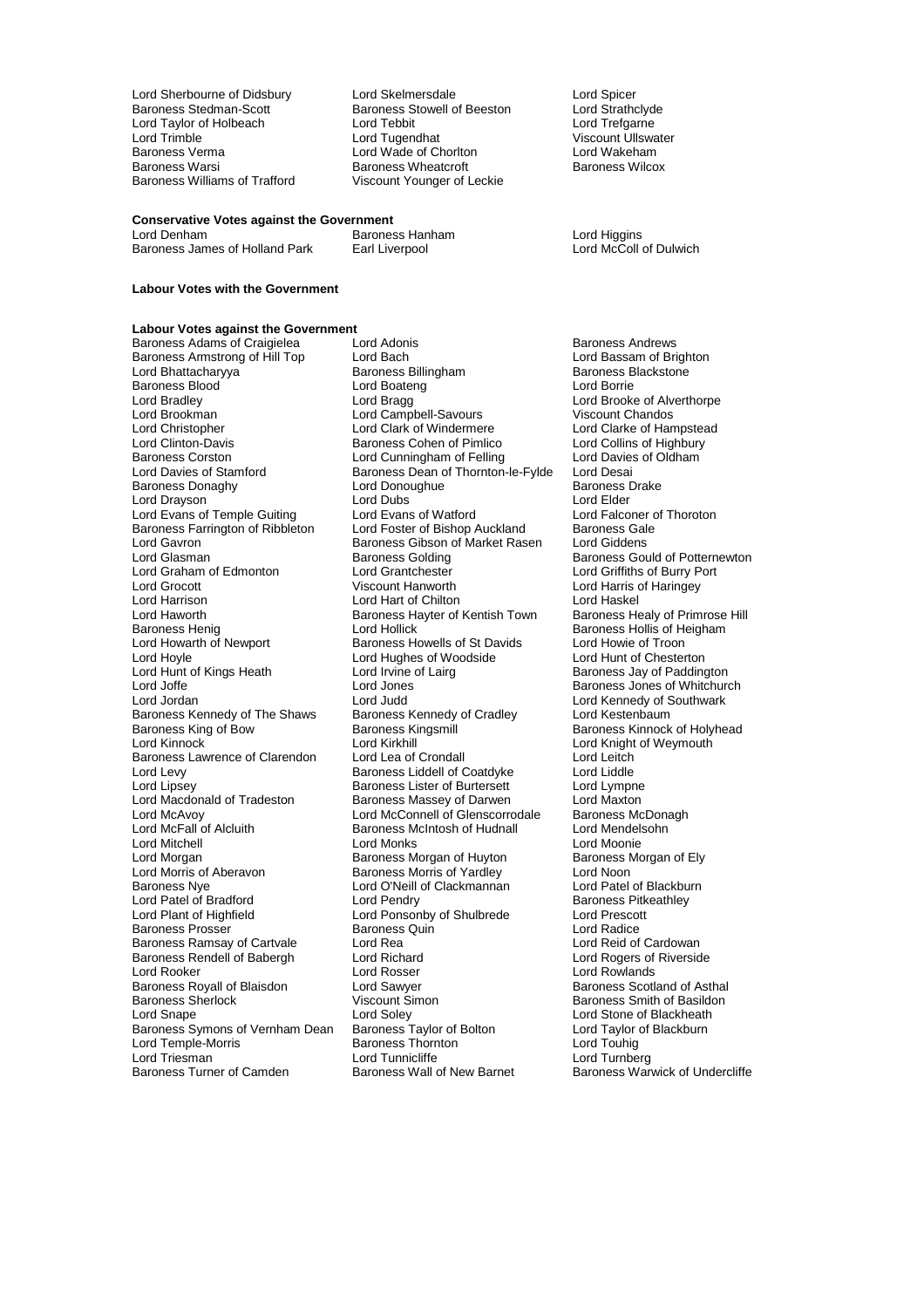Lord Watson of Invergowrie **Baroness Wheeler** Baroness Wheeler **Baroness Whitaker** Lord Williams of Elv<br>
Baroness Wilkins **Baroness Wilkins** Lord Williams of Elv Lord Whitty **Lord Williams of Elvel**<br>
Lord Williams of Elvel<br>
Lord Willis **Communist Lord Winston**<br>
Lord Williams Communist Lord Winston Lord Wills **Lord Winston**<br>
Lord Wool of Anfield<br>
Lord Woolmer of Leeds **Baroness Worthington** Lord Young of Norwoo

### **Liberal Democrat Votes with the Government**

extract by the Saroness Garden of Frognal Lord German Lord Communist Carl Glasgow<br>Baroness Grender Baroness Humphreys Baroness Jolly Lord Jones of Cheltenham Baroness Kramer<br>
Baroness Maddock Baroness Manzoor<br>
Baroness Manzoor Lord Loomba<br>
Lord Marks of Henley-on-Thames 
Lord McNally Lord Marks of Henley-on-Thames<br>
Lord McNally Baroness Miller of Chilthorne Domer<br>
Lord Newby Baroness Northover Lord Paddick<br>
Lord Newby Lord Palmer of Childs Hill Baroness Parminter and Burd Phillips of Sudden Phillips of Sudden Baroness Randerson<br>
Baroness Randerson and Lord Redesdale Lord Purvis of Tweed **Baroness Randerson** Lord Redesdale Lord Redesdale Cord Redesdale Baroness Scott of Needham Market Lord Sharkey Lord Roper **Baroness Scott of Needham Market** Lord Sharkey<br>
Lord Sharman **Baroness Sharp of Guildford** Lord Shutt of Greetland Lord Stoneham of Droxford Baroness Suttie **Baroness Suttie Lord Taverne**<br>
Lord Taylor of Goss Moor Lord Teverson **Lord Lord Thomas of Gresford** Lord Taylor of Goss Moor<br>
Lord Tope Lord Tever<br>
Lord Tyler Lord Wallace of Tankerness Lord Wrigglesworth

Baroness Bonham-Carter of Yarnbury Lord Chidgey Lord Cotter **Examples Falkner of Margravine Lord Fearn<br>Lord German Lord Carps Earl Glasgow** Baroness Humphreys **Baroness Jolly**<br>Baroness Kramer **Baroness Humphreys** Lord Lee of Trafford Baroness Northover **Lord Paddick**<br>
Baroness Parminter **Lord Phillips of Sudbury** Baroness Sharp of Guildford Lord Shutt of Graduation Lord Tayerne Lord Tyler<br>
Lord Wallace of Saltaire<br>
Lord Wallace of Saltaire<br>
Contained Baroness Walmsley

### **Liberal Democrat Votes against the Government**

Lord Avebury **Community Community Community** Baroness Doocey **Lord Goodhart**<br>
Baroness Hussein-Ece **Lord Lester of I** Lord Hussain **Baroness Hussein-Ece** Lord Lester of Herne Hill<br>Lord Maclennan of Rogart **Baroness Nicholson of Winterbourne** Lord Roberts of Llandudno Lord Maclennan of Rogart Baroness Nicholson of Winterbourne<br>
Lord Smith of Clifton<br>
Lord Storey

Lord Young of Norwood Green

Baroness Bakewell of Hardington Mandeville

Baroness Williams of Crosby

#### **Crossbench Votes with the Government**

### **Crossbench Votes against the Government**

Lord Best Lord Bichard Lord Birt Lord Carswell **Earl Clancarty**<br> **Baroness Coussins Earl Clancarty** Baroness Coussins **Baroness Cox Exercise Concernent Concernent** Viscount Craigavon<br>
Baroness Deech<br>
Lord Eames Lord Elystan-Morgan Earl Erroll<br>1989 Earl Expedition Baroness Flather Lord Fellowes The Baroness Flather Baroness Greengross<br>
Baroness Grey-Thompson Lord Hannay of Chiswick<br>
Lord Hannay of Chiswick Lord Greenway **Baroness Grey-Thompson**<br> **Lord Harries of Pentregarth** Baroness Hayman Baroness Hollins The Baroness Howe of Idlicote The Lord Hylton<br>
Baroness Howe of Ewelme<br>
Lord Janvrin Lord Judge Lord Kerr of Kinlochard Baroness Kidron Lord Laming Earl Listowel Lord Lloyd of Berwick Lord Low of Dalston Baroness Masham of Ilton Baroness Meacher Baroness Morgan Baroness Morgan of Ilton Baroness Morgan C<br>Baroness Neuberger Carolic Lord Northbourne Caroness Or Danness Or Loan Baroness Neuberger **Example 2** Lord Northbourne **Baroness O'Lord Northbourne** Baroness O'Lord Pannick<br>
Lord Oxburgh **Communist Communist Communist Communist Communist Communist Communist Communist Communist Communist Commu** Lord Oxburgh **Lord Palmer Lord Palmer** Lord Palmer Lord Pannick Lord Pannick Lord Pannic<br>Lord Patel **Rannick Pannick Party Party Party Party Party Party Party Party Party Party Party Party Party Party** Lord Patel The Baroness Prashar<br>
Lord Ramsbotham
Lord Rana Lord Ramsbotham Lord Rana Lord Rana Lord Rees of Ludlow<br>
Lord Rowe-Beddoe **Lord Rana Lord Rana Lord Rowe-Beddoe** Earl Sandwich Lord Cord Scott of Foscote Lord Singh of Wimbledon Lord Skidelsky **Communist Communist Communist Communist Communist Communist Communist Communist Communist Communist Communist Communist Communist Communist Communist Communist Communist Communist Co** Lord Walton of Detchant Baroness Warnock<br>
Lord Wilson of Tillyorn<br>
Lord Wright of Richmond

Lord Aberdare **Viscount Allenby of Megiddo** Lord Berkeley of Knighton<br>
Lord Best **Lord Berkeley of Knighton** Baroness Deech Lord Eames<br>
Earl Erroll Carl Controller Lord Eames<br>
Viscount Falkland Lord Jay of Ewelme Lord Judge<br>
Baroness Kidron Lord Laming Earl Sandwich **Earl Earl Sandwich** Lord Scott of Foscote<br>
Lord Skidelsky **Early Scott Of The Contract Of The Contract of The Contract Of The United Scott** Of The United S Viscount Tenby<br>
Baroness Warnock 
Baroness Warnock

Lord Williams of Baglan

Lord Blair of Boughton Viscount Brookeborough Lord Brown of Eaton-under-Heywood Lord Butler of Brockwell **Baroness Butler-Sloss** Baroness Campbell of Surbiton<br>
Lord Carswell **Baroness Campbell Cancarty**<br>
Earl Clancarty **Baroness Campbell Cancarty** Lord Harries of Pentregarth **Baroness Hayman** Lord Hennessy of Nympsfield<br>Baroness Hollins **Baroness Howe of Idlicote** Lord Hylton Lord Mackay of Drumadoon<br>
Baroness Meacher<br>
Baroness Morgan of Drefelin Baroness Young of Hornsey

**Bishop Votes with the Government**